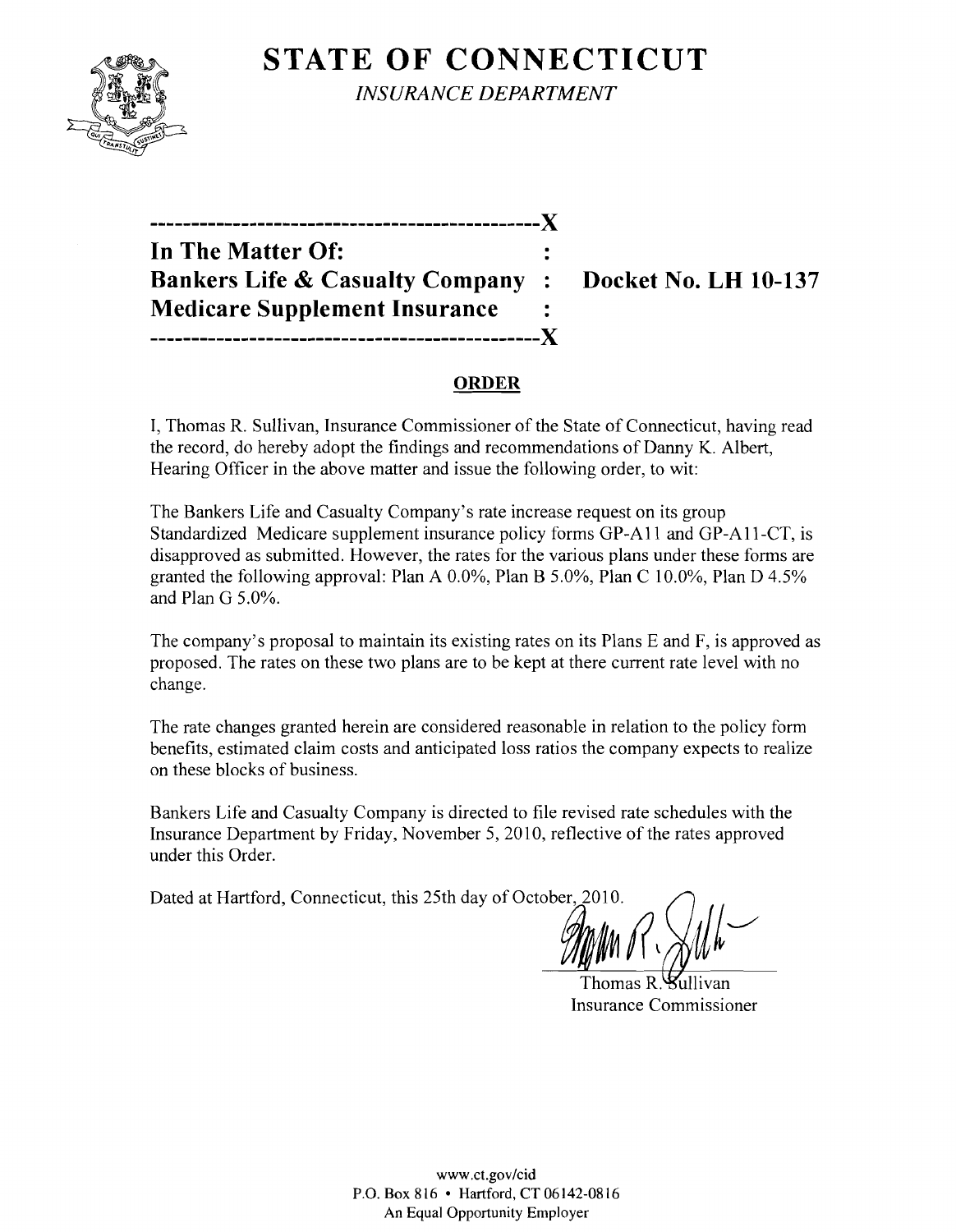

**STATE OF CONNECTICUT** 

*INSURANCE DEPARTMENT* 

**-----------------------------------------------)(** 

**In The Matter Of: Bankers Life & Casualty Company : Docket No. LH 10-137 Medicare Supplement Insurance -----------------------------------------------)(** 

# **PROPOSED FINAL DECISION**

### 1. **INTRODUCTION**

The Insurance Commissioner of the State of Connecticut is empowered to review rates charged for individual and group Medicare supplement policies sold to any resident of this State who is eligible for Medicare. The source for this regulatory authority is contained in Chapter 700c and Section 38a-495a of the Connecticut General Statutes.

After due notice a hearing was held at the Insurance Department in Hartford on October 7,2010 to consider whether or not the rate increase requested by Bankers Life and Casualty Company on its group standardized Medicare supplement business should be approved.

No members from the general public attended the hearing.

No representative from Bankers Life and Casualty Company attended the hearing.

The hearing was conducted in accordance with the requirements of Section 38a-474, Connecticut General Statutes, the Uniform Administrative Procedures Act, Chapter 54 of the Connecticut General Statutes, and the Insurance Department Rules of Practice, Section 38a-8-1 et seq. of the Regulations of Connecticut State Agencies.

A Medicare supplement (or Medigap) policy is a private health insurance policy sold on an individual or group basis which provides benefits that are additional to the benefits provided by Medicare. For many years Medicare supplement policies have been highly regulated under both state and federal law to protect the interests of persons eligible for Medicare who depend on these policies to provide additional coverage for the costs of health care.

Effective December 1, 2005, Connecticut amended its program of standardized Medicare supplement policies in accordance with Section 38a-495a of the Connecticut General Statutes, and Sections 38a-495a-l through 38a-495a-21 of the Regulations of Connecticut Agencies. This program, which conforms to federal requirements, provides that all insurers offering Medicare supplement policies for sale in the state must offer the basic "core" package of benefits known as Plan A. Insurers may also offer anyone or more of eleven other plans (Plans B through L).

> www.ct.gov/cid P.O. Box 816 • Hartford, CT 06142-0816 An Equal Opportunity Employer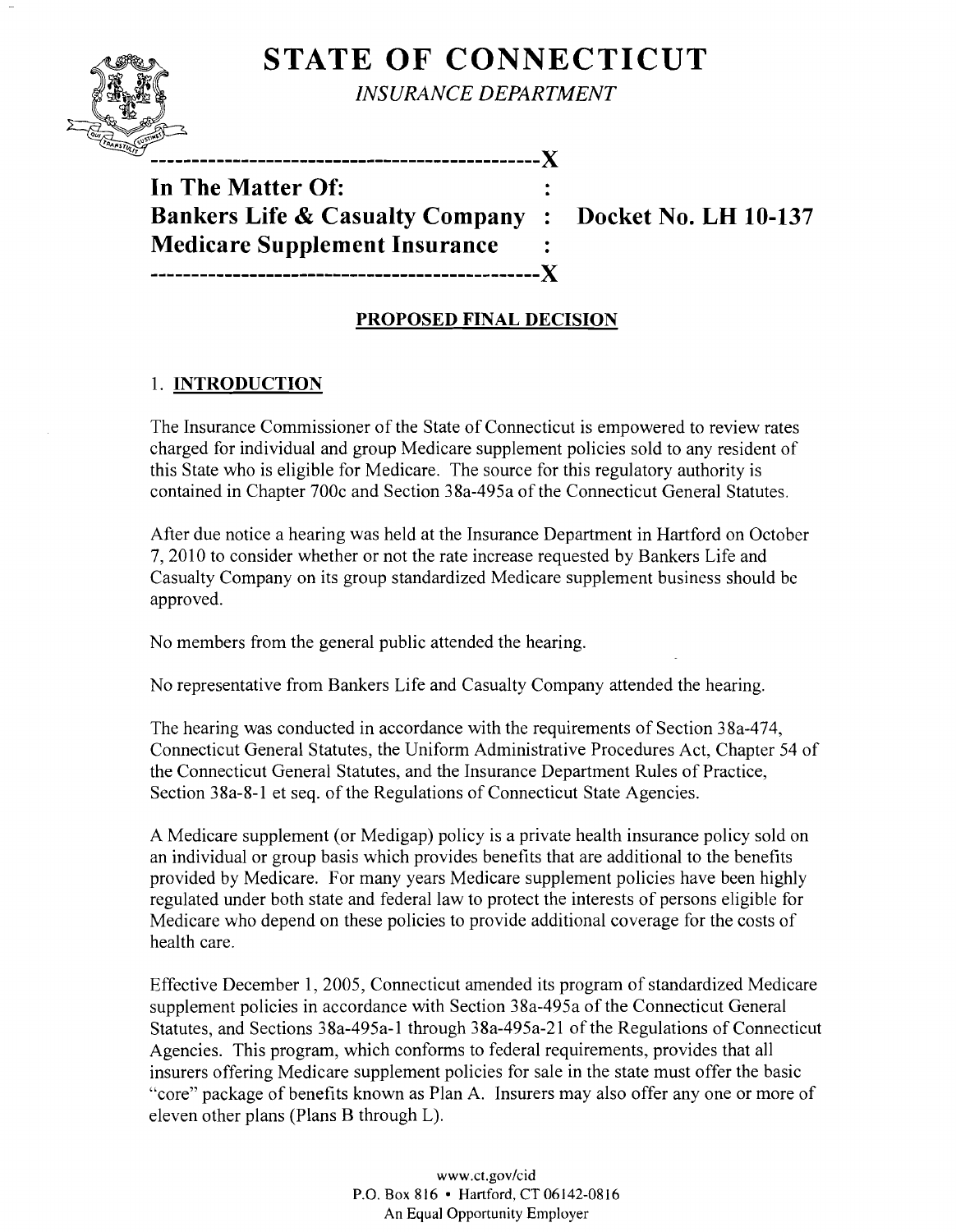Effective January 1,2006, in accordance with Section 38a-495c of the Connecticut General Statutes (as amended by Public Act 05-20) premiums for all Medicare supplement policies in the state must use community rating. Rates for Plans A through L must be computed without regard to age, gender, previous claims history or the medical condition of any person covered by a Medicare supplement policy or certificate.

The statute provides that coverage under Plan A through L may not be denied on the basis of age, gender, previous claims history or the medical condition of any covered person. Insurers may exclude benefits for losses incurred within six months from the effective date of coverage based on a pre-existing condition.

Effective October 1,1998, carriers that offer Plan B or Plan C must make these plans as well as Plan A, available to all persons eligible for Medicare by reason of disability.

Insurers must also make the necessary arrangements to receive notice of all claims paid by Medicare for their insureds so that supplemental benefits can be computed and paid without requiring insureds to file claim forms for such benefits. This process of direct notice and automatic claims payment is commonly referred to as "piggybacking" or "crossover".

Sections 38a-495 and 38a-522 of the Connecticut General Statutes, and Section 38a-495a-l0 of the Regulations of Connecticut Agencies, state that individual and group Medicare supplement policies must have anticipated loss ratios of 65% and 75%, respectively. Under Sections 38a-495-7 and 38a-495a-l0 of the Regulations of Connecticut Agencies, filings for rate increases must demonstrate that actual and expected losses in relation to premiums meet these standards, and anticipated loss ratios for the entire future period for which the requested premiums are calculated to provide coverage must be expected to equal or exceed the appropriate loss ratio standard.

Section 38a-473 of the Connecticut General Statutes provides that no insurer may incorporate in its rates for Medicare supplement policies factors for expenses that exceed 150% of the average expense ratio for that insurer's entire written premium for all lines of health insurance for the previous calendar year.

# II. **FINDING OF FACT**

After reviewing the exhibits entered into the record of this proceeding, the testimony of the witnesses, and utilizing the experience, technical competence and specialized knowledge of the Insurance Department, the undersigned makes the following findings of fact:

1. Bankers Life and Casualty submitted rate increase proposals for the following Medicare supplement policy forms:

Group Standardized Policy Forms GP-All and GP-All-CT

- 2. These proposed rates are expected to satisfy the Connecticut regulatory loss ratio requirement of 75% for group policy forms.
- 3. The proposed rates are intended to be effective through year-end 2011.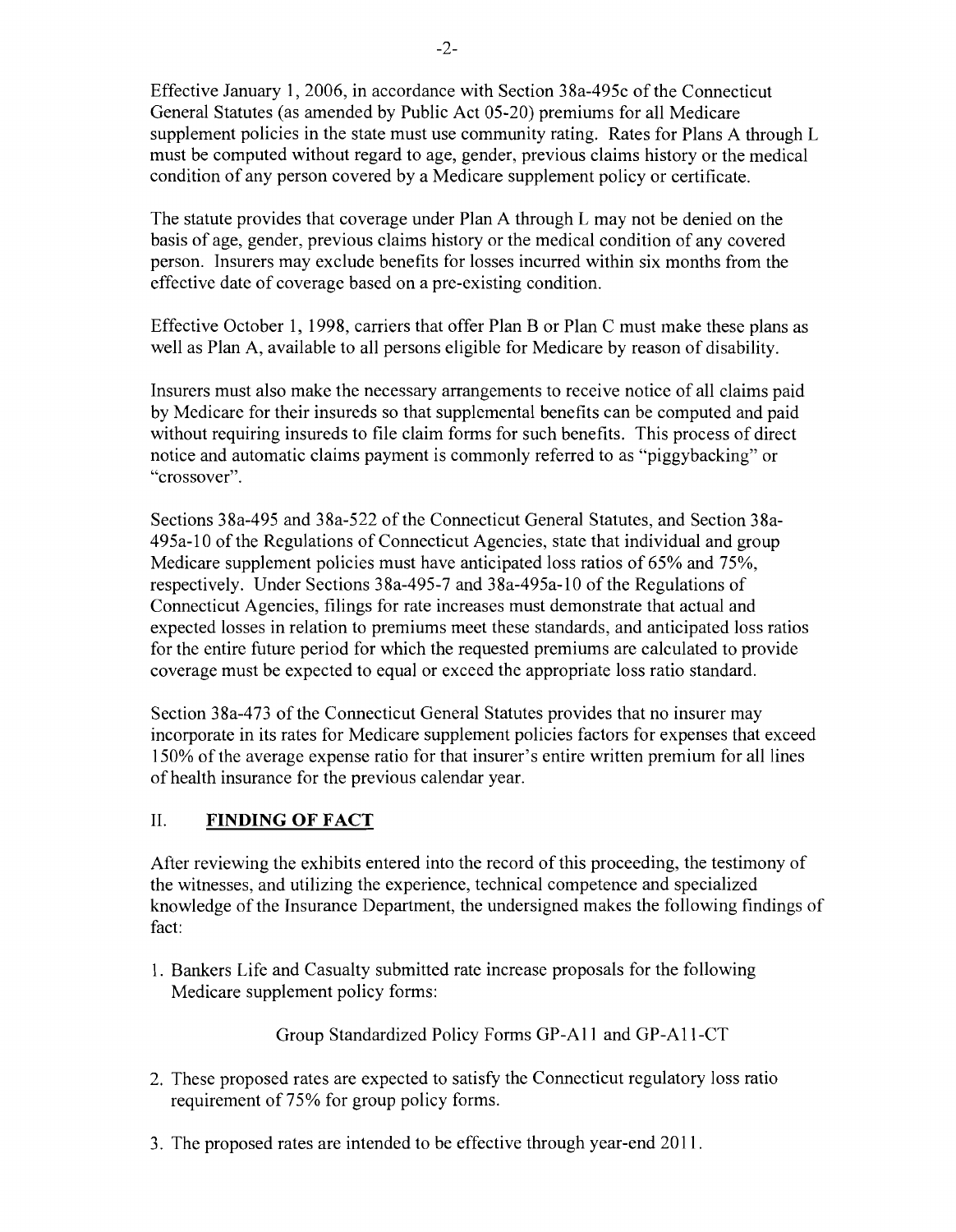- 4. Bankers certified that their expense factors are in compliance with Section 38a-473,  $C.G.S.$ .
- 5. The company is complying with subsection (e) of section 38a-495c, C.G.S., relative to the automatic claim-processing requirement (crossover/piggybacking).

### Group Standardized Forms GP-A11 and GP-A11-CT

1. Bankers Life and Casualty has requested the following rate increases for these forms:

| Plan | Rate Increase |
|------|---------------|
| A    | $6.5\%$       |
| B    | 7.0%          |
| C    | 15.0%         |
| Ð    | 4.5%          |
| G    | 15.0%         |

Bankers' is also requesting no rate increase for Plans E and F.

- 2. The last rate increase approved for these forms ranged from 6.0% to 10.0%, effective 1/1/10.
- 3. The following are in-force counts on a nationwide basis as well as Connecticut specific as of  $6/30/10$  by plan:

| Plan           | Connecticut | Nationwide |
|----------------|-------------|------------|
| A              |             | 202        |
| B              | 6           | 376        |
| $\overline{C}$ |             | 6,305      |
| D              | 89          | 2,283      |
| E              | 121         | 1,415      |
| F              | 27          | 6,668      |
| G              | 21          | 2,794      |
| Total          | 266         | 20,043     |

4. The 2008, 2009, 2010 (through March) and inception-to-date loss ratios for Connecticut, by plan, are as follows:

| Plan         | 2008   | 2009   | 2010   | Inception |
|--------------|--------|--------|--------|-----------|
| $\mathsf{A}$ | 71.6%  | 116.1% | 102.1% | 69.4%     |
| B            | 166.9% | 46.1%  | 11.5%  | 145.3%    |
| C            | 63.7%  | 77.3%  | 47.1%  | 96.3%     |
| D            | 66.9%  | 63.3%  | 82.3%  | 85.5%     |
| E            | 92.4%  | 60.4%  | 65.4%  | 79.3%     |
| F            | 52.4%  | 79.6%  | 104.4% | 85.5%     |
| G            | 48.2%  | 59.3%  | 61.5%  | 75.5%     |
| Total        | 79.1%  | 63.2%  | 74.0%  | 82.5%     |